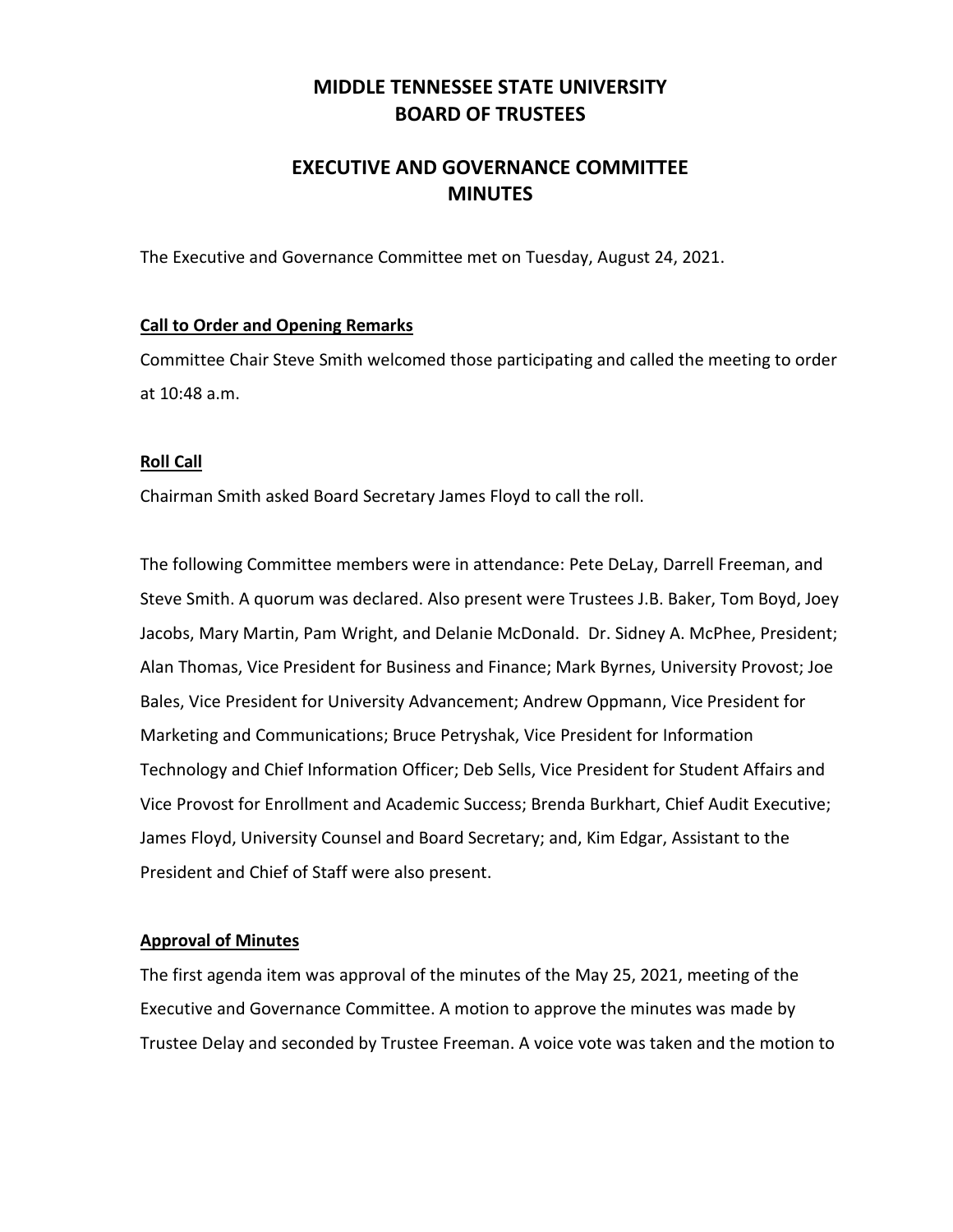approve the minutes of the May 25, 2021 meeting of the Executive and Governance Committee passed unanimously.

#### **Proposed Board Policy Revision: Requests to Address Board of Trustees - Action**

Board Secretary Floyd advised the Committee that the Board Trustees previously adopted the Requests to Address Board of Trustees policy at its June 8, 2021, meeting. As part of the meeting discussion, the Board decided to revise the timeframe for submission of a request to appear and any proposed written materials from seven (7) days to fourteen (14) days in advance of the meeting. This change is designed to allow sufficient time after receipt of the request to have the item included on the meeting agenda prior to publication.

There was a combined discussion (as reflected below) of the policy and bylaw revisions. Afterwards, a motion was made by Trustee Delay, seconded by Chairman Smith, to approve the proposed Board Policy revision. A roll-call vote was taken, and the motion was approved with two votes in favor and one vote against.

### **Proposed Board Bylaws Revision - Action**

In conjunction with policy revision, Board Secretary Floyd presented the following Board of Trustees Bylaw amendments:

- 1. Article 6 Officers of the Board is amended to reflect position title change from Director of Audit and Consulting Services to Chief Audit Executive.
- 2. Article 8 Meetings of the Board is amended to align the timing for requests to address the Board of Trustees with the publication of the Board meeting agenda. This will allow sufficient time after receipt of a request to have the item included in the meeting agenda prior to publication by requiring requests to be submitted fourteen (14) days, instead of the current seven (7), in advance of the meeting, along with any proposed written materials.

Trustee Freeman reported that other universities have less restrictive deadlines and also don't provide for monitoring of requests by the chair and president. Trustee Freeman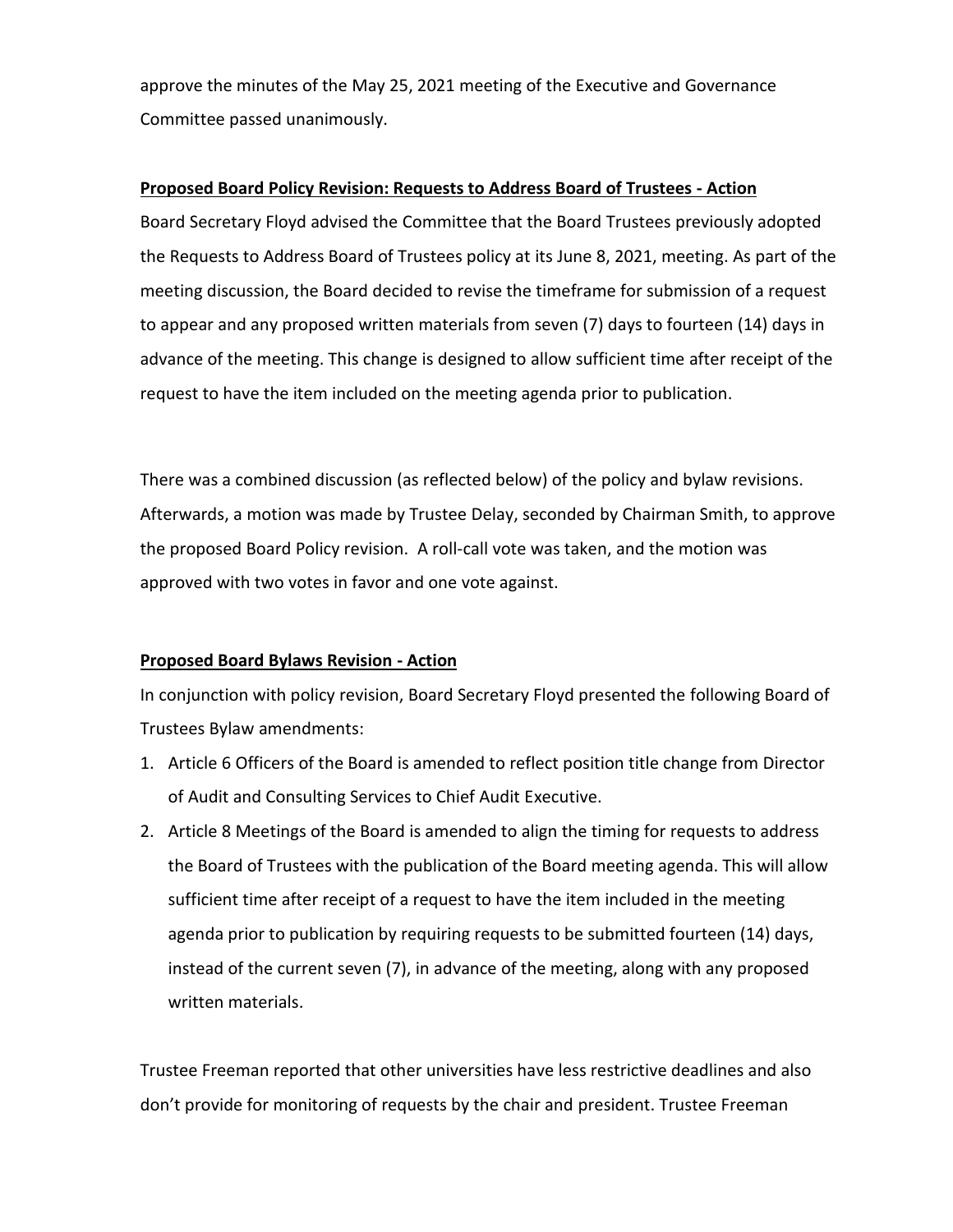stated he is not in support of the fourteen (14) day provision or the chair's oversight of who can be placed on an agenda in order to present a comment. Trustee Karbowiak voiced that we presume that the chair is acting in good faith and that a lack of review could lead to abuse by jamming up the agenda if there is no way to screen requests for legitimacy. She stated that there are different governance models at different universities, and it is not open season on putting items on an agenda. Trustee Freeman said since we are a public university, taxpayers have a right to speak. He stated he is going to err on the side of the students coming to speak before us. Trustee Jaime voiced that she feels fourteen (14) days is an unreasonable barrier. Trustee Boyd added that since trustees often travel, they might not have time in seven (7) days to review and supports the fourteen (14) day notice requirement.

A motion was made by Trustee Delay, seconded by Chairman Smith, to approve the proposed Board Bylaws revision. A roll-call vote was taken, and the motion was approved with two votes in favor and one vote against.

#### **Review and Approval of 2021 Self-Evaluation Instrument - Action**

The Middle Tennessee State University accreditation body, Southern Association of Colleges and Schools Commission on Colleges (SACSCOC), requires a governing board to define and regularly evaluate its responsibilities and expectations. Standard 4.2.g. As evidence of compliance with that standard, SACSCOC recommends a regular board self-evaluation. The Executive and Governance Committee is responsible for overseeing the performance of the Board of Trustees and, as such, is charged with preparation of the Board's self-evaluation procedures and instrument. Board Secretary Floyd presented the survey tool for the Committee's approval.

A motion was made by Trustee Delay, seconded by Trustee Freeman, to approve the 2021 self-evaluation instrument. A voice vote was taken and the motion was unanimously approved.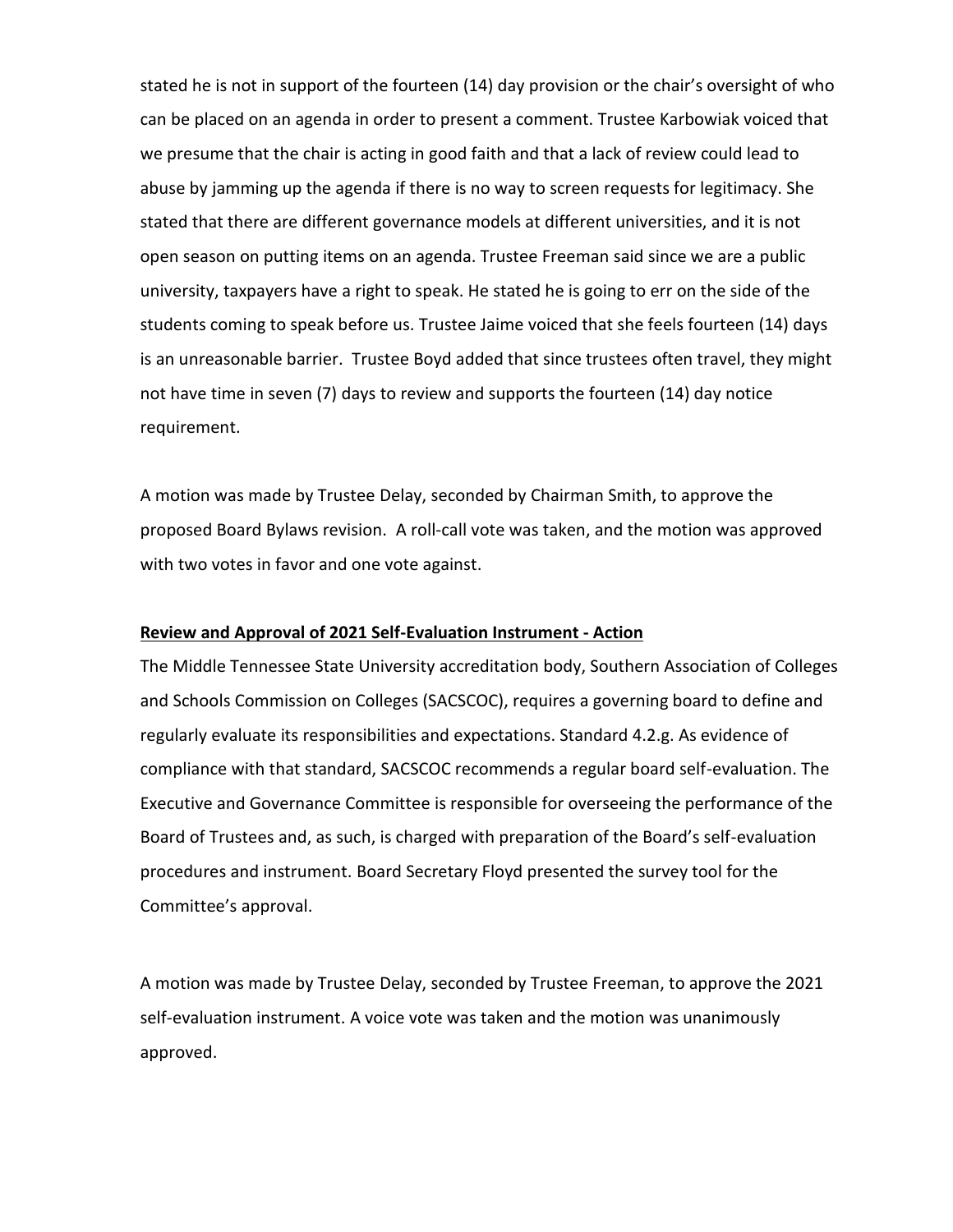# **Authorization to Conduct Board Self-Evaluation Prior to Nov. 2021 Board of Trustees Meeting and Adoption of Recurring Schedule - Action**

Board Secretary Floyd expressed that the Executive and Governance Committee is charged with implementation of a regular cycle for Board self-evaluation. The Committee will direct the Board Secretary to administer the self-evaluation survey over a specified period, compile responses received, and report results to the Board Chair. The Committee is required to adopt a regular schedule this process to occur on at a least a biennial basis. This action will establish a documented cycle of evaluation and continuous improvement for the Board of Trustees.

On a biennial basis, the proposed schedule calls for the Executive and Governance Committee to authorize the evaluation administration at its third quarterly meeting in the calendar year. Thereafter, the Board of Trustees then reviews the Committee report on the forthcoming administration of the self-evaluation instrument. At the Committee's fourth quarterly meeting, the Chair presents the self-evaluation results, and the Committee considers any action steps for improvement based on those results.

A motion was made by Trustee Delay to approve the authorization to conduct the Board self-evaluation prior to the November 2021 Committee meeting and adoption of a recurring schedule. The motion was seconded by Chairman Smith. A voice vote was taken and the motion was unanimously approved.

#### **Presentation of 2019 Self-Evaluation Results, Action for Improvement - Information**

The revised Board of Trustees' Policy on Committees requires the Executive and Governance Committee to review and discuss the results of previous self-evaluations, including Board strengths, needs, and actions taken for improvement. This discussion permits the Committee to reflect on evaluation findings and assess the results of any actions taken in response to previous evaluations, and it will inform of the Committee's review and approval of a 2021 self-evaluation instrument. The 2019 Board of Trustees survey results were presented for the Committee's information.